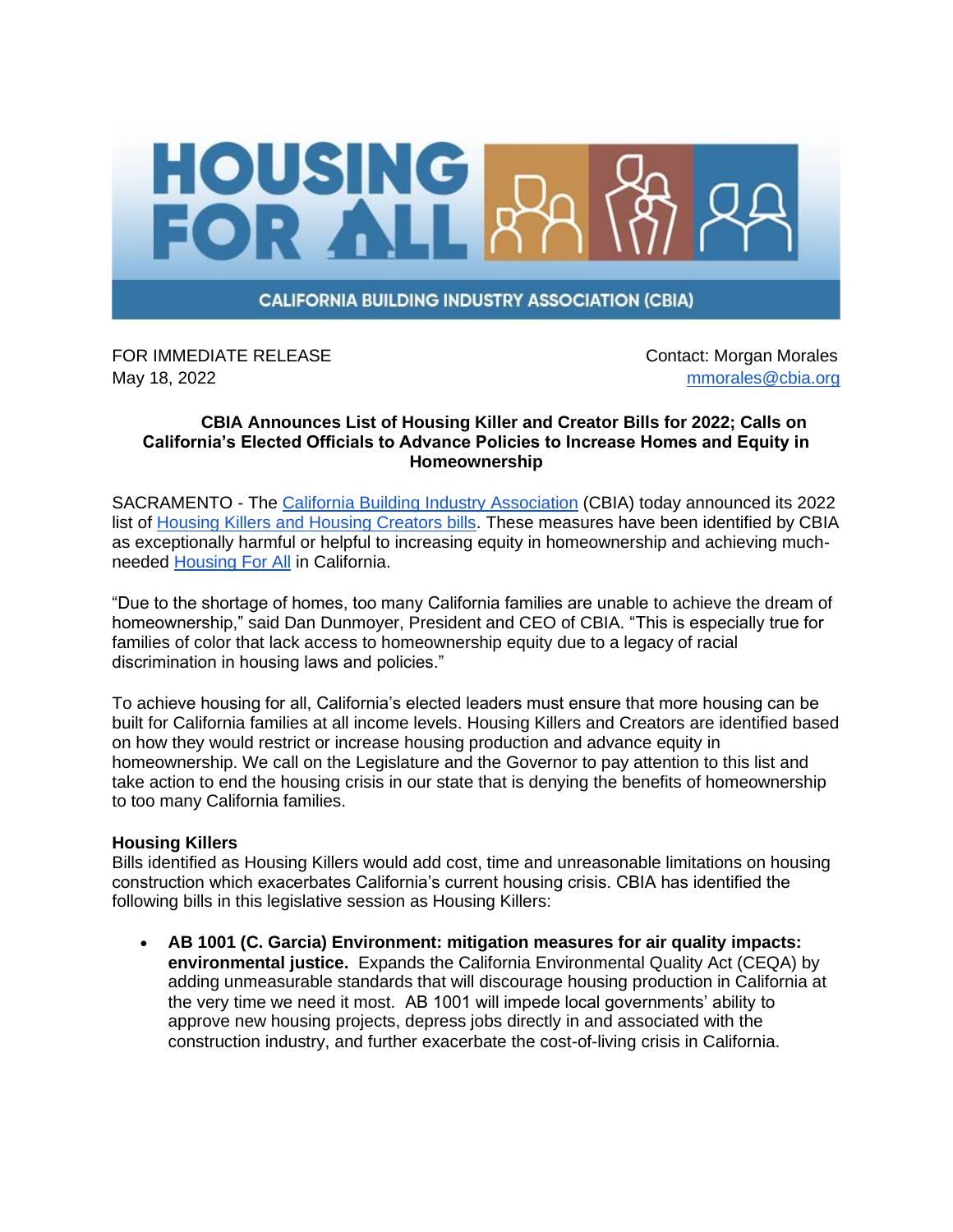- **AB 1771 (C. Ward) The California Housing Speculation Act: income taxes: capital gains: sale or exchange of qualified assets: housing.** Would impose an additional tax of up to 25% on a homeowner's net capital gain from the time of purchase until the final sale or exchange of a property if sold within the first 7 years of purchase. This targeted tax penalty would result in higher home prices, pushing sky-high housing costs further out of reach for California families.
- **AB 1778 (C. Garcia) State transportation funding: freeway projects: poverty and pollution: Department of Transportation.** Would prohibit freeway expansion projects. Many new housing projects are required to pay for or build freeway expansion or interchange improvements as a condition of approval – particularly if they are located within 10 miles of a freeway. AB 1778 would kill housing projects by prohibiting those improvements and associated permits.
- **AB 2840 (E. Reyes) Qualifying logistics use projects.** Would place a ban on certain warehouse/logistics facilities, overriding local authority in lieu of all environmental processes. The bill is contrary to the state's planning and greenhouse gas reduction goals of decreasing vehicle miles traveled by designing communities with mixed uses. CBIA Members are designing new communities, with walking to work, shopping and other services in order to help meet these environmental objectives. By placing undue burdens on the warehouse and logistics industry, AB 2840 also raises massive supply chain concerns. This would place further stress on California's economy, making it difficult to transport basic necessities.
- **SB 12 (M. McGuire) Local government: planning and zoning: wildfires.** Would prevent urgently needed housing development by rendering 50% of all new projects infeasible through regulations to be determined at a later date. SB 12 would give the Governor's Office of Planning and Research excessive control over the land use decision-making process, complicating planning for future housing needs. SB 12 would also impact projects that have already been approved or are in the pipeline. Unfortunately, SB 12 uses fire fear as an excuse to deny more housing for the projects that use proven, fire-tested, science-based, fire-resistant measures that are the safest in the state.
- **SB 1292 (H. Stern) Land use: development restriction: fire hazard severity zones.** Further exacerbates California's housing crisis by providing local jurisdictions with the authority to place sweeping prohibitions on new residential construction ignoring significant regulatory mandates already in place.
- **SB 1404 (H. Stern) California Environmental Quality Act: oak woodlands.** For the first time, the state is creating a one-size-fits all, top-down environmental standard that for decades has been the purview of cities and counties, based upon the diverse conditions in the state and allowing for local public in-put. By requiring a second statemandated local program to determine whether a project may result in negatively impacting oak woodlands, SB 1404 will make the housing crisis worse by arbitrarily and statutorily defining what is considered a significant environmental impact when removing an oak tree. In short, this measure adds a duplicate layer of bureaucracy for managing oak trees on top of the already most aggressive oak tree protection requirements in the country.